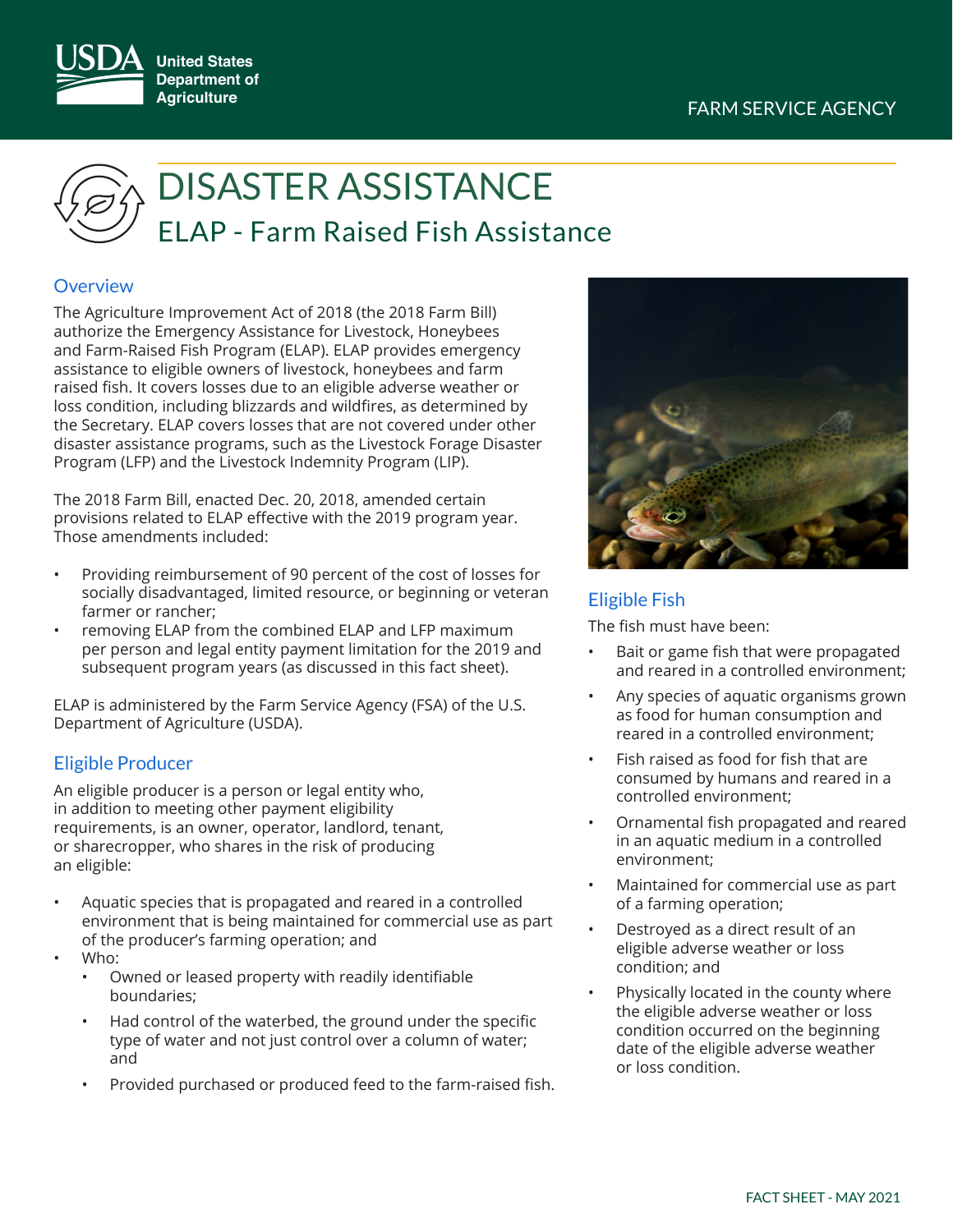

## Eligible Feed

Feed must be intended for fish that are:

- An aquatic species that is propagated and reared in a controlled environment;
- Maintained and harvested for commercial use as part of a farming operation; and
- Physically located in the county where the eligible adverse weather or loss condition occurred on the beginning date of the eligible adverse weather or loss condition.

Alligators and turtles are not eligible for losses under ELAP.

## Eligible Losses

#### ELAP covers:

- Death losses, in excess of normal mortality, of eligible farm-raised fish caused by an eligible adverse weather or loss condition incurred in the county where the eligible adverse weather or loss condition occurred; and
- Purchased or produced farm-raised fish feed losses for feed that was intended to be fed to eligible farm-raised fish and was damaged because of an eligible adverse weather or loss condition in the county where the eligible adverse weather or loss condition occurred.

## Eligible Conditions

The loss must be the direct result of an eligible adverse weather or loss condition, including but not limited to:

- Earthquakes;
- Excessive heat (death losses only);
- Excessive winds (feed losses only);
- Flooding;
- Freeze;
- Hurricanes;
- Tidal surge;
- Tornadoes; and
- Volcanic eruption.

## Fish Loss Payments

Payments are based on the state's average fair market value for the type of farm-raised fish lost as established by FSA. ELAP payments for eligible farm-raised fish death losses will be based on a minimum of 75 percent of the result of multiplying:

- The number of eligible farm-raised fish lost in excess of normal mortality rates due to an eligible adverse weather or loss condition, times;
- The state's average fair market value for the type of farm-raised fish as established by FSA.